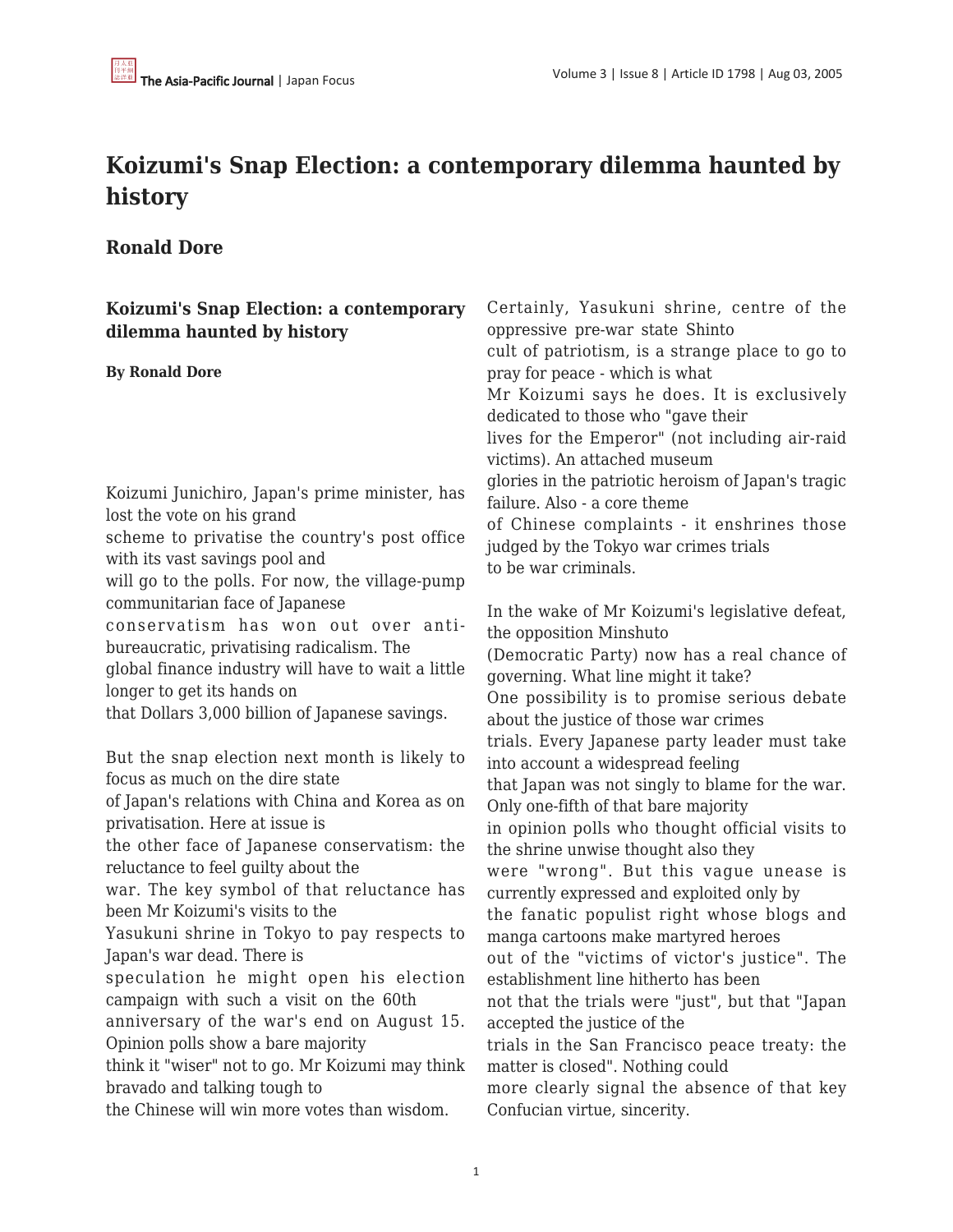

One idea might be to ask an international body, possibly one under the United

Nations umbrella, to set up a panel - three internationally distinguished

historians, say, with one Japanese, one Chinese and one Korean adviser - to

reassess the trials. In opening the issue, any "revisionist" should make clear

to China and Korea that the debate is not about the scale and nature of

individual atrocities for which the "B" and "C" class war criminals were

punished - many with death sentences. The standards of military justice applied

may well have been wanting; but only the rabid fringe in Japan would deny that

atrocities were committed, or seek to justify them.

It is, instead, about the events leading up to the war itself, and the burden

of guilt of the so-called "A" class war criminals, including the seven who were

hanged, and whose enshrinement in Yasukuni drives Chinese protests.

The first point for any revisionist to make is that the "orthodox" thesis - a

blameless Japanese people dragged into war by a fanatical militarist faction

whose leaders were properly hanged - is too easy a cop-out. As an excuse, it is

morally available only to the relative few who passed the war in prison and the

slightly larger number who sat it out in sullen alienation. Any 70-year-old

Japanese will remember the general feeling, a month before Pearl Harbor, that

war could not honourably be avoided, given US demands. They will remember, too,

the national euphoria that prevailed in the initial, victorious six months of the war.

If by any chance Mr Koizumi adopts this line, he might even mention his

politician grandfather who hounded an "unpatriotic" pacifist out of his party in

the late 1930s, in the end finally destroying party politics.

The key question, however, is whether the sins of the Japanese nation were so

extraordinary as to warrant execution of its leaders, even as a symbolic act.

General Tojo and his crowd were certainly racists, but their assertions of

Japanese superiority were partly a response to slights from the white, western

world, such as the rejection of Japan's proposal for a declaration of racial

equality in the preamble of the Versailles treaty. It was a racial war, but the

Japanese had no genocidal project equal to the Nazis' systematic slaughter of

Jews and Gypsies.

They were racists, yes, but all imperialists were racists. Like earlier

generations who fought China and Russia to win Taiwan and Korea, they were

trying to build an empire that could claim equality with the European empires.

Racial resentment apart, they had similar motives to the European imperialists:

the same sheer national self-aggrandisement, the self-righteous belief in a

civilising mission and the hypocritical cynicism to use the one to justify the other.

An amusing history game: try to match Japanese leaders with the imposing

figures of 19th-century British history. Matsuoka Yosuke had a bit of the

flamboyant self-assurance of Palmerston, if not the wit. In the freelance

buccaneer class, Sasakawa matches with Cecil Rhodes (both eventually set up

British educational foundations). The dour Tojo perhaps most resembled the pious

General Gordon, who sacked Beijing only 40 years before Tojo's men sacked Nanjing.